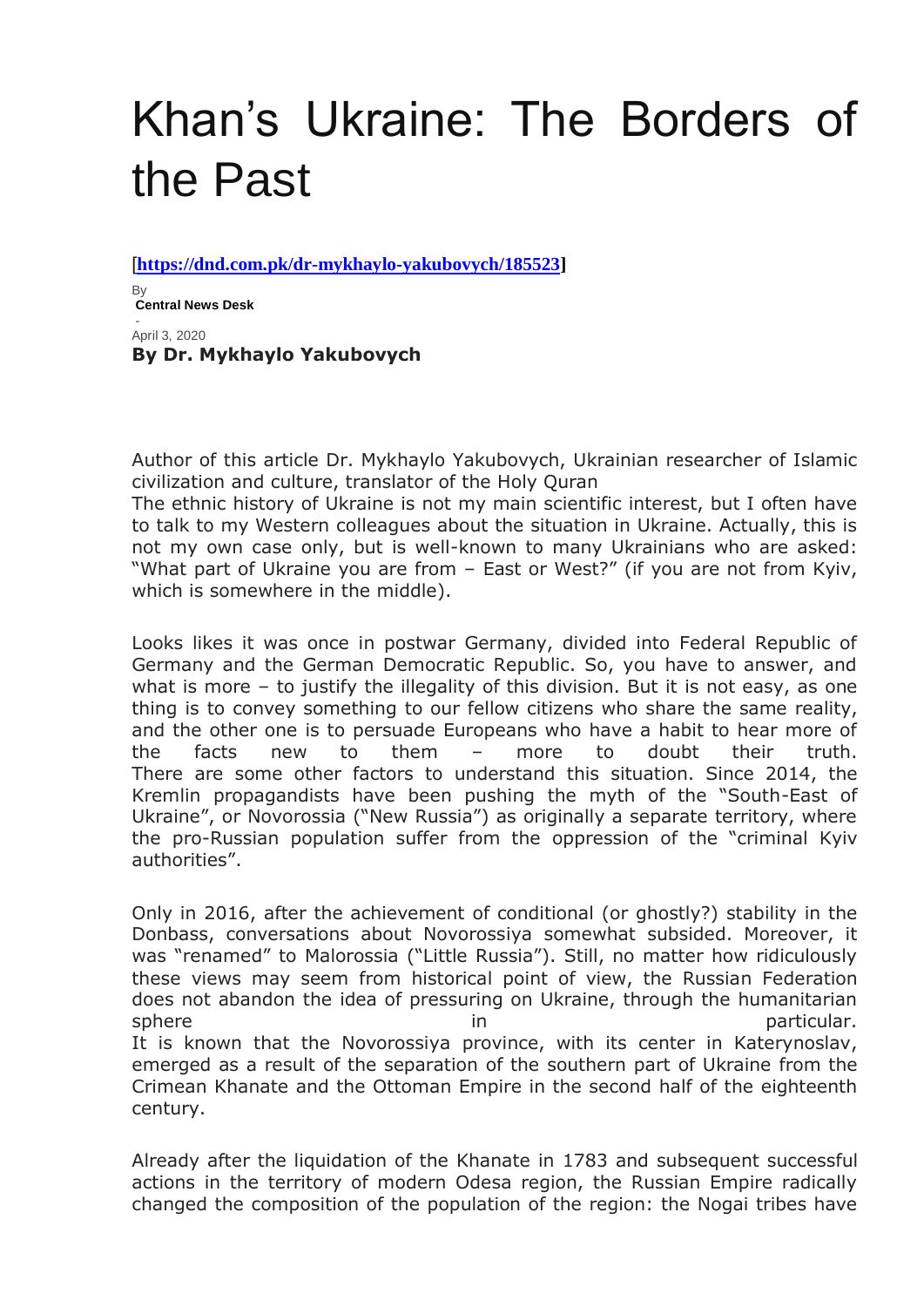been sent from this territory, the Crimean Tatars migrated, some lands were actually deserted, which caused the mass colonization in the 19 th century.

In some regions, only the names of settlements, rivers, lakes and few architectural monuments remained from the previous population (especially in the Odessa region). Not so long ago, I helped colleagues from the Kherson Museum of Local History to read inscriptions on Ottoman and Tatar tombstones collected there from all over the South of Ukraine. Among them are the tombstones of the XVII-XVIII centuries, which belonged to famous people (religious figures, merchants, military etc); in fact, it is only a thousandth part of all that past which has been destroyed, taken out, sold out … Such is the nature of the steppe: like the desert, it absorbs history, especially when that is no longer respected by living generations. As a researcher of the Crimean Tatar philosophical heritage, I had to keep in hand and read the manuscripts of natives of this region, which now could be found in the libraries of Turkey, Poland, Germany, the USA and other countries.

### **READ [Memories of Soldier from the down lane of April Four Day](https://dnd.com.pk/memories-of-soldier-from-the-down-lane-of-april-four-day-war/163845)  [War](https://dnd.com.pk/memories-of-soldier-from-the-down-lane-of-april-four-day-war/163845)**

They preserve historical memories which need to be explored carefully. Even some architectural monuments, such as the famous Ackerman fortress, require extensive exploration and preservation (recently the remains of a mosque have also been discovered there).

And here exactly we come across the part of the historical memory, which is socalled "Khan's Ukraine", that was virtually wiped out by the efforts of the conquerors from the North. The term, especially in today's realities, may be reminiscent of "Soviet Ukraine" or "Little Russia", but in fact, it had a historical practice (not artificially created): it was the so-called southern territory of the Right Bank (of Dnipro river) in the eighteenth century, which was part of the Ottoman Empire.

At the end of the seventeenth century, there were even their own Cossack hetmans, who got the protection of the Sultan. There is much to tell about the history of these lands, especially after Khan's Ukraine expanded to the north of modern Podillya (in the years 1672–1699), but the cultural aspect of the Ukrainian lands in the Ottoman Empire has not been sufficiently studied yet. One of the questions: How did the population perceive the Ottoman Sultan, when population fled from the enslavement in Russian imperial to the "Khan's land", especially in the eighteenth century?

*RECOVERING HISTORICAL MEMORY, WE TRY TO RECONSTRUCT IMAGE OF OUR COUNTRY IN*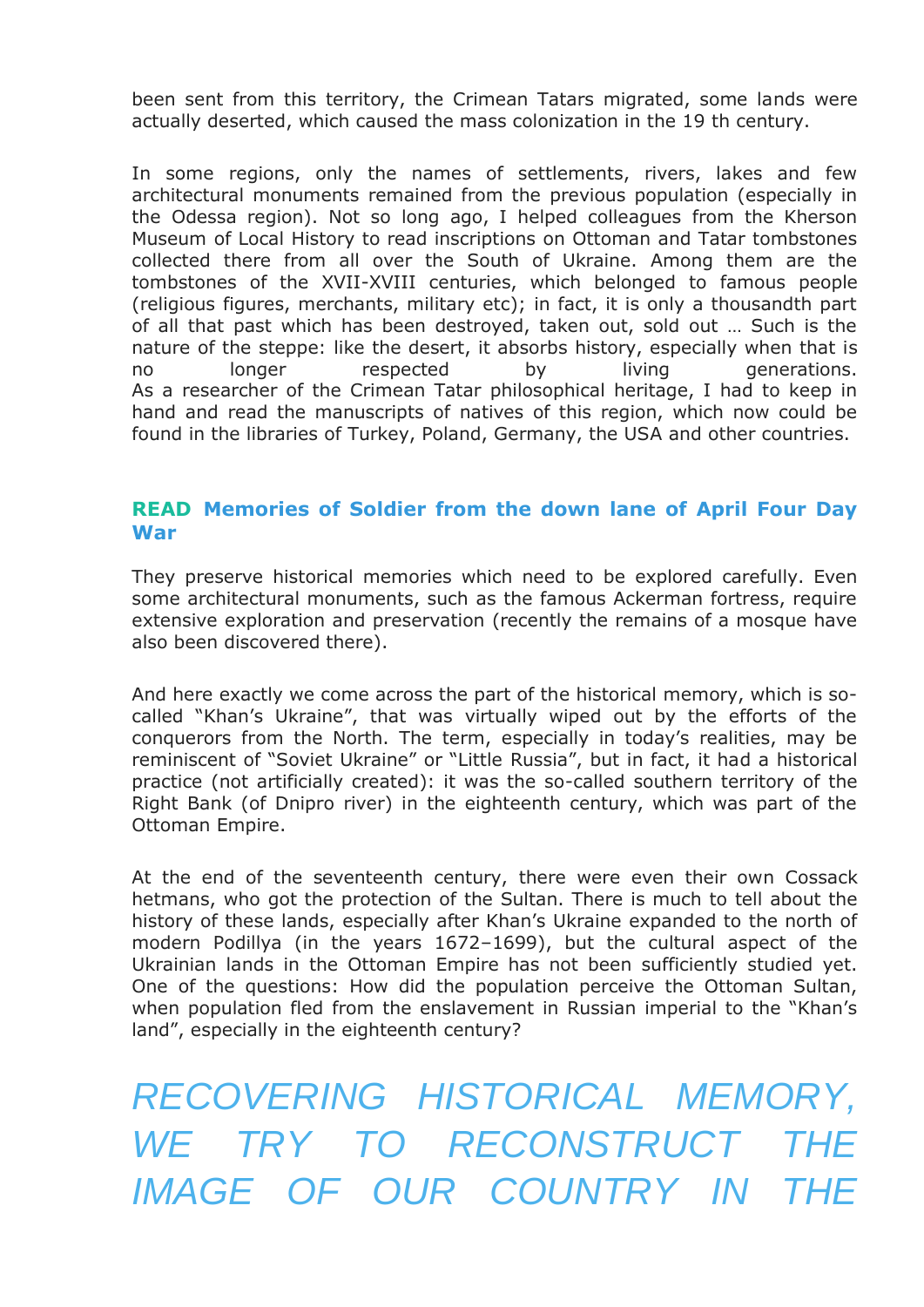## *PAST, AND NOT ONLY IN THE BORDERS THAT IT HAS NOW, BUT ON WIDER CULTURAL AND GEOPOLITICAL ESSENCE.*

One more question is "How the inter-religious relations developed?", as in spite of the Muslim power, in some regions, especially in rural areas, the majority of the population continued to profess Orthodoxy, Catholicism, Judaism and other religions. And the ethnic composition was, after all, extremely colorful here. If you read, for example, the descriptions of Ackerman (Belgorod-Dnistrovsky), Izmail, Ochakov and other cities of the Ukrainian South of the XVII-XVIII centuries, the picture seems very attractive: all of them look about the same as the modern historical cities of Turkey (Istanbul, Bursa, Antalya, Sinop).

We know a lot about Roxolana - wife of Sultan of Ukrainian origin (especially thanks to the latest publications of her letters), but our "male Roxolans" who, having come from Budzhak and Yedisan, held high positions in the Ottoman Empire, are little known to us. It happened that the border of the Christian and Muslim worlds, which was passing through the South of Ukraine, later moved far in this direction and finally the cultural wealth of the past turned to "Ottoman yoke".

#### **READ [Fifth Congress of World Religions: Future of planet should](https://dnd.com.pk/fifth-congress-of-world-religions/92988)  [not be the clash of civilizations, but co-operation of religions](https://dnd.com.pk/fifth-congress-of-world-religions/92988)**

Oh yes, Russian historical science ensured everything possible to demonstrate Turkish world as a barbarian and destructive one. Under careful protection of Russian historians "letters from Cossacks to Ottoman Sultan" appeared, which have been suggested as the real ones even in Ukrainian text-books. In fact, there is nothing in common with true historical documents, the real letters of Hetman Bohdan Khmelnitsky to Istanbul, now found out in the achieves and published. Russians described Cossacks as the enemies of everything "busurman", means barbarian (Turkic). What is more, at present time, Russian media made a lot of efforts to create a myth on modern image of Cossacks as the true followers and lovers of "Russian World", who also hate everything Ukrainian (independent, distanced from "Little Russia" or "New Russia").

Today we may openly announce that this "Russian narrative" in the Southern Ukraine became one of the mechanisms of mental occupation. Interestingly, in the eighteenth and nineteenth centuries, "Ottoman identity" (respectively conversion to Islam and loyalty to the Sultan) was not perceived as something completely alien. For example, in Berezhany (Ternopil region) a translator of the Krakow Castle Jan Kharowski (another name Pope-Zade), worked for a long time translating various literature including Muslim and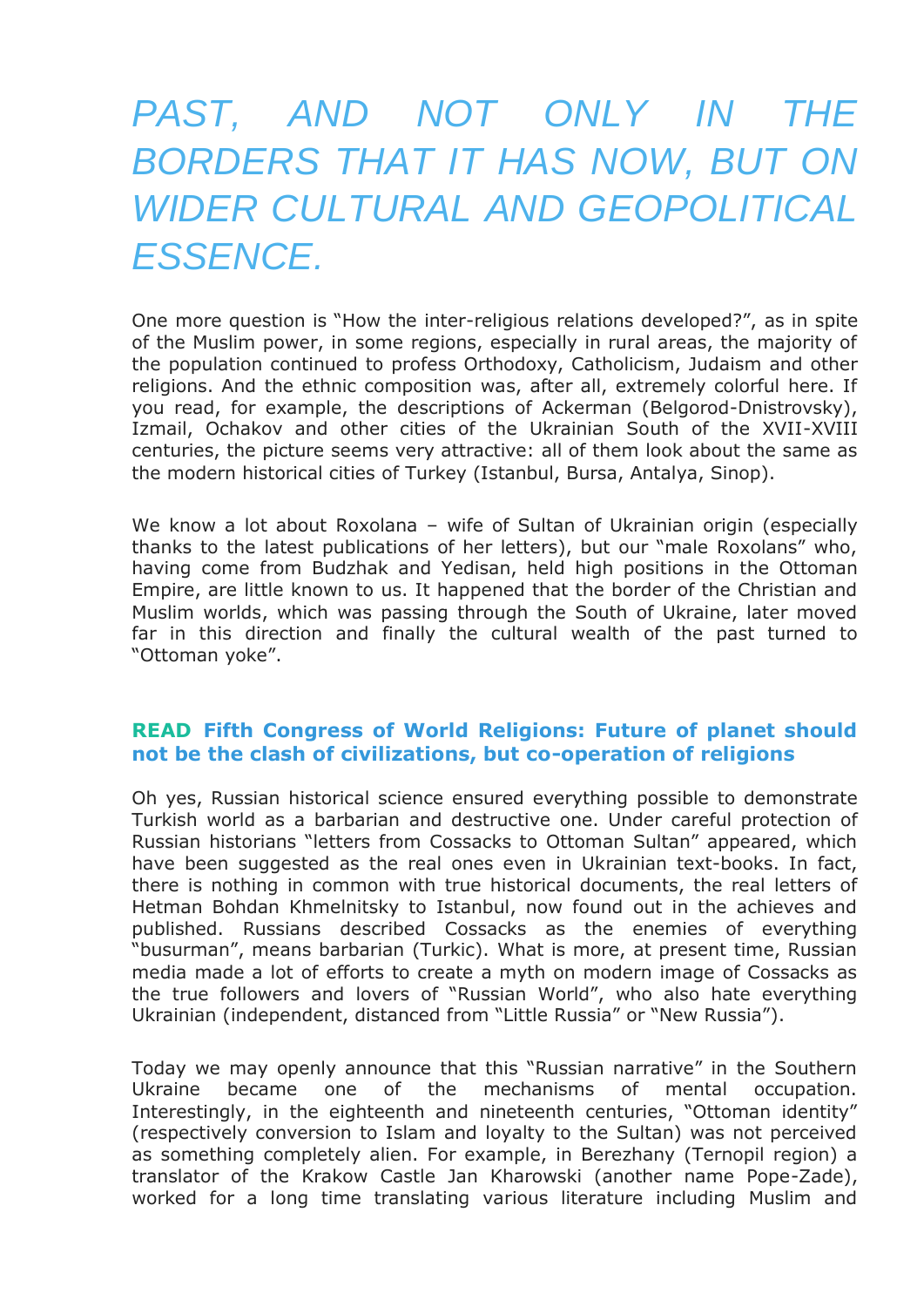Christian texts from the Ottoman and to Ottoman (Turkic) language, in the early 18th century.

His huge manuscript collection (more than 100 texts) has been preserved in the archives of Dresden (Germany) and is still waiting for its researchers. Mikhail Tchaikovsky (Mehmet Sadyk Pasha, 1804–1886) from the Kyiv region, who fought on the side of the Ottomans as the head of the Ottoman Cossack Corps during the Crimean War, is also a very interesting figure.

These are just a few examples of Ottoman-Ukrainian identities. However, we will not see any of them in any national textbook, unfortunately. Budzhak (means "corner", south of Odesa region) and Yedisan ("edge of seven tribes", north of Odesa region and Transnistria) gave birth to many scientists who had significant achievements. Of course, the context of their work was Muslim, but it is not the specimen of ritual religiosity or political theology, but the spiritual heritage of poetic, literary and philosophical models.

For example, we often debate whether poets and prose writers who have written in Russian have been ours. But what do we, curiously, say about the Ottoman poet Nakshi Ali Ackirmani (d. 1665), author of the famous "Source of Life" collection? Apparently, he is not considered to be "our", Ukrainian, so as dozens of natives of Ackerman, Kiliya, Ochakov, Khotyn, Balta etc. are not considered ours as well… In other countries, including Turkey, these figures (for example, the thinker Mehmed Ackirmani, who suggested the optimal solution to the problem of free will and divine predestination) are extremely popular, today scholars are defending thesises on their researches. Still our level of interest in such issues is very low.

### **READ [Bacha Khan death anniversary and Quotation marks from](https://dnd.com.pk/bacha-khan-death-anniversary-quotation-marks-speeches-letters/86488)  [his speeches and letters](https://dnd.com.pk/bacha-khan-death-anniversary-quotation-marks-speeches-letters/86488)**

The ethnic, cultural and social history of this region is a set of pages from which it is extremely difficult to present a single picture. But it seems to be necessary for our country to learn more, under the conditions when enemies continue to say that Ukraine is an "artificially created" territory, the "gift" of Russian kings. Of course, for the Turks, all this legacy is theirs, especially when Islamic heritage started to play an increasingly important role in President Erdogan's political projects. But this is not a chance for history to be scattered: many countries do tourism business with mildly using not only their own heritage, but still do their best to preserve it.

"Ottoman" (as well as Tatar, which began to seriously interest Ukrainians only after 2014, frankly speaking) is not perceived by us that serious as "Polish", "German" or other European, it is something more alien for us. The wedge between Russian history and the Ottoman past provided by the Russian historical science, turned into a big problem for us: it stopped a clear understanding of our history. What we need now is to look at our past with